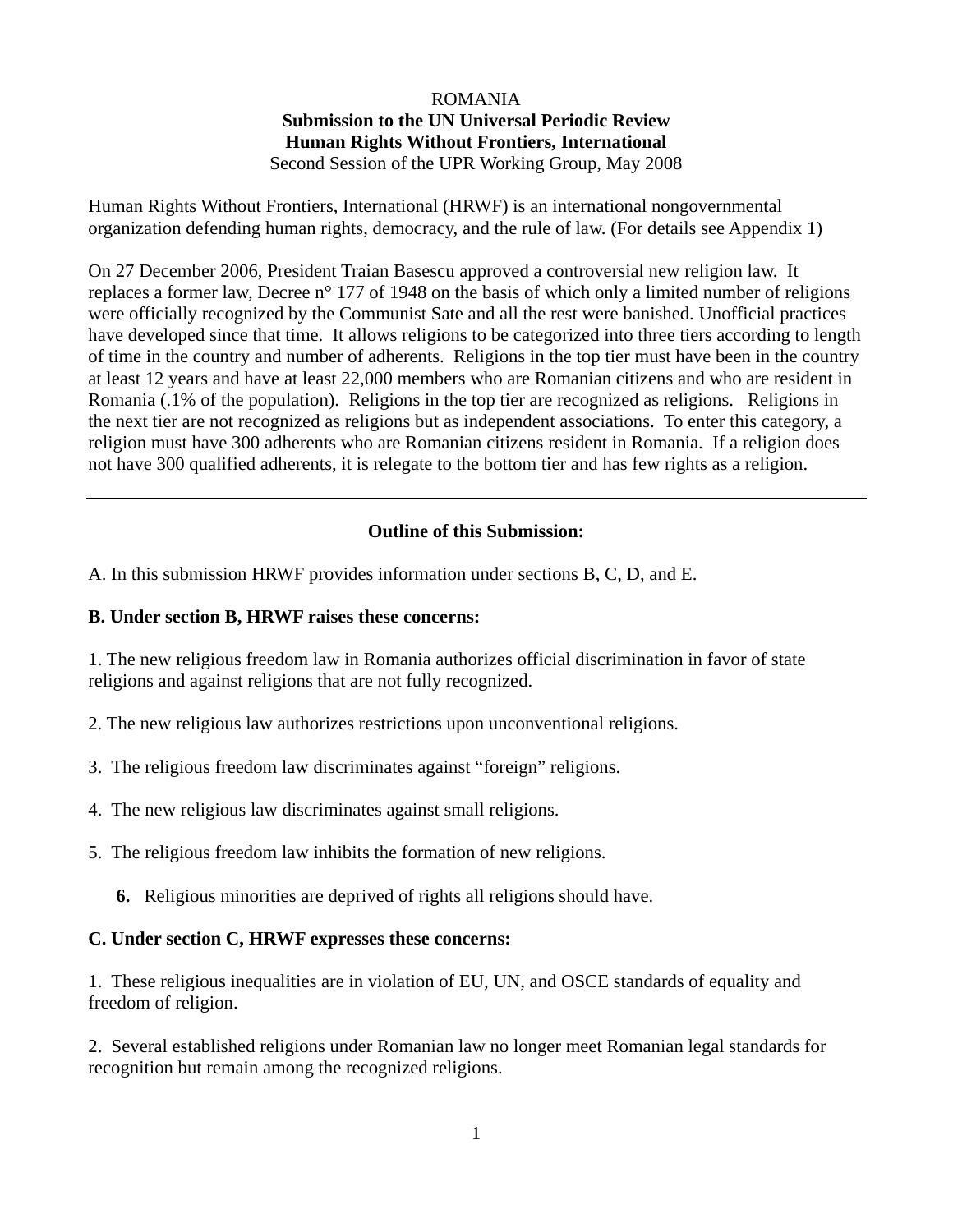- 3. Many religious bodies in Romania from all tiers protest against the injustices of this system.
- 4. The law was passed with undue haste with inadequate time for Senate deliberation and debate.

### **D. Under section D, HRWF makes recommendations in reference to the concerns raised by NGOs.**

## **B. Normative and institutional framework of the State**

**1. The new religious law in Romania authorizes official discrimination in favor of state religions and against religions that are not fully recognized.** Multiple tiers of religions with different religious rights are inherently unequal and in violation of international law. State support for laws that discriminate among religions lends legitimacy to discrimination on the basis of religion or belief. The new Romanian law favors the Romanian Orthodox Church and other large churches that have been recognized as religions. They have some protection from being spoken against, and their religious symbols have special status. Religions of the second tier are not recognized in their own name but most form independent associations that are under greater control by the government and do not have full rights. Religions of the third tier have almost no rights as religious bodies. This is not a level playing field for religious development and tends to reinforce and perpetuate the status quo. Religious competition is restricted and the incentive to good service of the population is reduced.

**2. The new religious law authorizes restrictions upon unconventional religions.** Religions that are different tend to fall into the third tier and are disadvantaged in development. This operates against creativity and the ability of religions to develop to meet new needs as the population develops.

**3. The religious freedom law discriminates against "foreign" religions.** The law discriminates against foreign religions, even those with large numbers of adherents in the world such as Hinduism. Discrimination occurs because they do not have a sufficient number of Romanian resident-citizens to be classified higher than the bottom or third tier. This limits their ability to serve the needs of immigrants and others who belong to foreign religions.

**4. The new religious law discriminates against small religions.** Just because a religion is small does not mean it is not valuable. Small religions often have a friendly atmosphere and perform services to their members with little or no cost. Their lack of bureaucracy, small size, and community service are punished under the new law.

**5. The religious freedom law inhibits the formation of new religions.** All new religions begin as small religions. Penalties against small religions logically restrict the formation of new religions. If you believe that religions evolve to take care of particular needs in the society, the new law in restricting the formation of new religions does not serve the emerging needs of the population. The religious institution becomes unchanging, even stagnant. Complacency is often the result and does not serve the public well.

**6. Religious minorities are deprived of rights all religions should have.** Under the new law religions are required to withhold statements about majority religions. They are forced to tolerate religious symbols from major religions. Religions in the third tier are not able to have paid employees.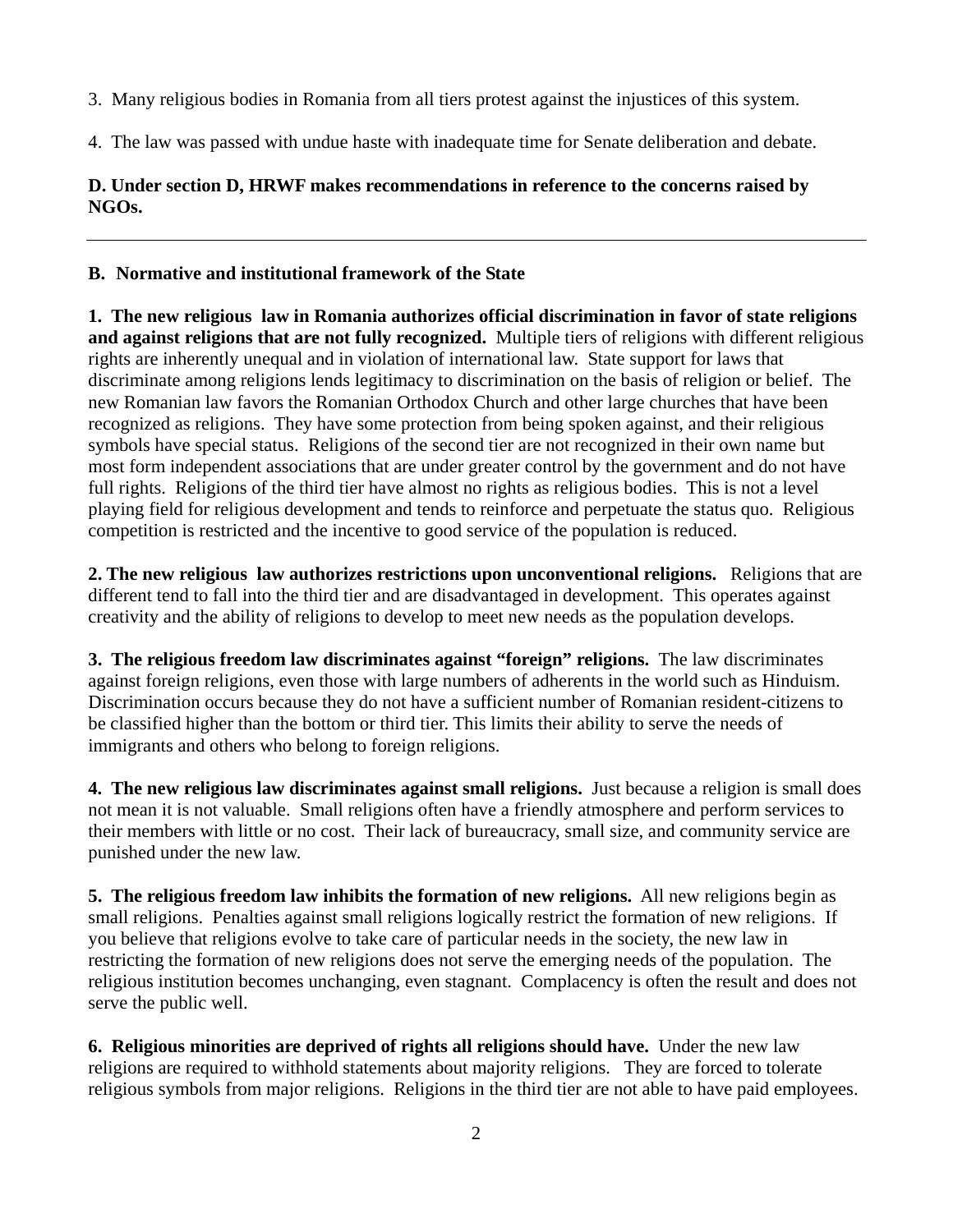They are not able to own property. They are not able to promote their religion. How does a religion become large if it cannot do these things? This is how the status quo is artificially supported. Not only are small religions disadvantaged by these rules but the population as a whole is deprived of hearing about interesting, small religious groups that may have innovative solutions to religious issues. Ignorance is the price the population pays. They are deprived of their right to knowledge. Indignity suffered by members of lower tier religions does not end with death. They have difficulty finding places to be buried. Cemeteries are controlled by recognized religions. On some occasions their burial is permitted if they acquiesce to rites offered by recognized religions.

#### **C. Implementation of Romania's human rights obligations.**

**1. These religious inequalities are in violation of EU, UN, and OSCE standards of equality and freedom of religion.** The Baptist Union – one of the eighteen recognised religions - has been consistently highly critical of many provisions of the Law. The Baptists are determined to try to mitigate what they see as the Law's worst aspects. "I fully support the idea to take further steps to the Constitutional Court and the European Court of Human Rights in Strasbourg," the Union's president Paul Negrut said on 29 December 2006. Ionescu of the Centre for Legal Reforms said that a coalition of human rights groups is planning to undertake strategic litigation to the Constitutional Court to challenge what it regards as some of the more restrictive provisions of the new law.

During their process of accession to the EU, a number of countries were criticized because their religious legislation was not in conformity with international standards. This was recently the case for Romania. The criticisms were justified. The final version that was hurriedly adopted a few days before the entry of Romania into the EU was even more restrictive than expected, and was directly inspired, as in several other countries, by the Austrian legislation: a waiting period of 12 years (versus 10 in Austria) and a membership of 0.1 percent of Romania's population (i.e. more than 22,000 adherents nationwide versus 16,000 in Austria) are now requested from any new applicant to be eligible to gain the highest of three levels of recognition and the same rights as religions previously recognized and maintained in the upper category with far less than 22,000 members.

**2. Several established religions under Romanian law no longer meet Romanian legal standards for recognition but remain among the recognized religions.** Mr. Enayati of the Baha'is points out that the numerical requirement for recognition does not exist for the eighteen faiths that are already recognised, although several of them would not be able to meet this requirement. They are "grandfathered" into recognition.

**3. Many organizations in Romania, religious and otherwise, from all tiers protest against the injustices of this system.** As well as opposing the different levels of legal recognition for religious communities, Seventh-day Adventist pastor Adrian Bocaneanu is also very worried about the new ban on "religious defamation" and "public offence to religious symbols." These provisions were introduced into the Law late in the parliamentary process. The essence of religious freedom is to be able to express views on religious beliefs and to compare your religious beliefs with those of others. Pastor Ioan Ceuta, general superintendent of the Assemblies of God Pentecostal Church in Romania said about the law on 3 January 2007. "It is aimed not to benefit the whole of society but selectively to help a few religious communities." Wargha Enayati, a member of the Baha'i National Spiritual Assembly, is equally critical. "The law is totally unjust," he said the same day. "We were hoping our problems – such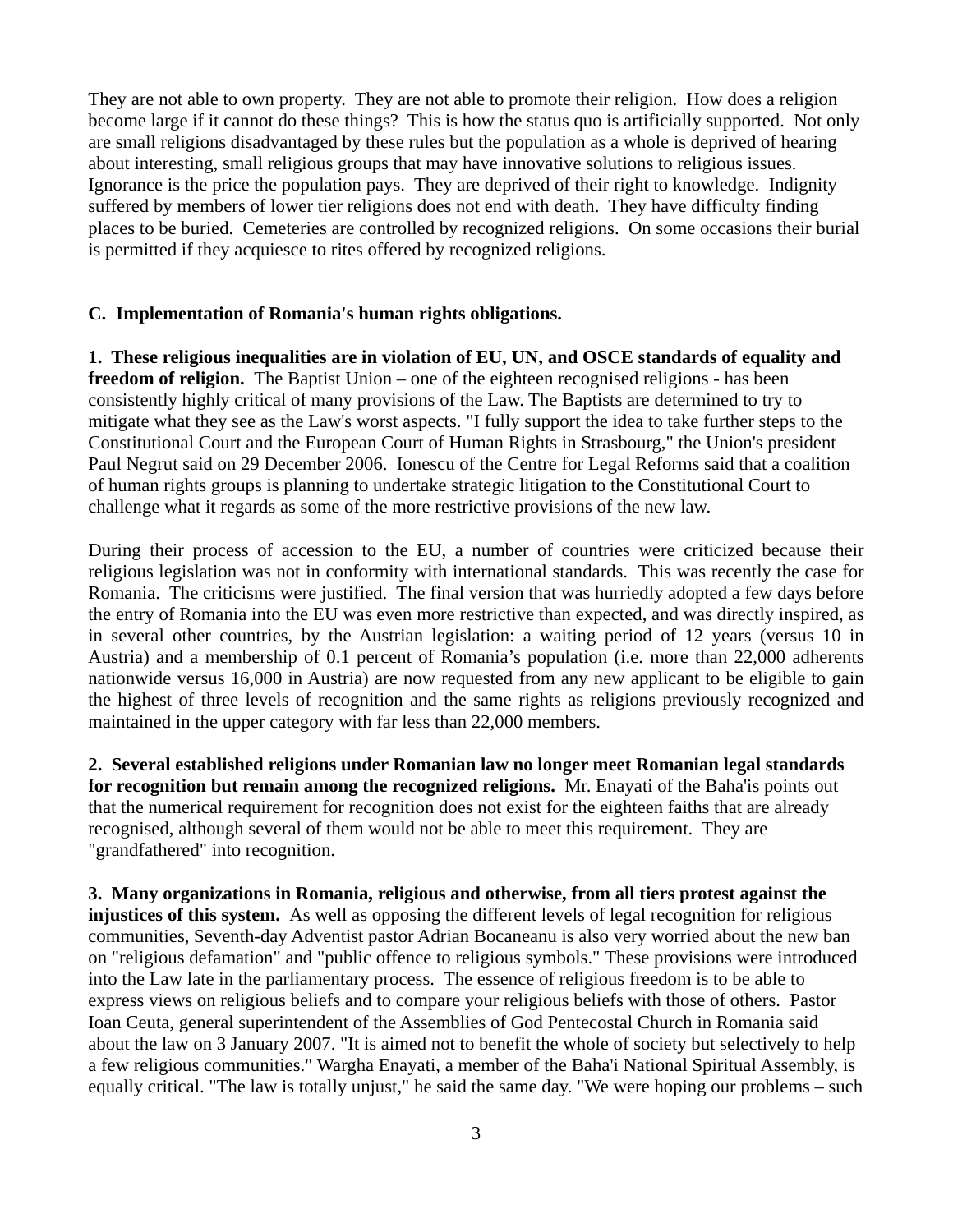as lack of recognition as a faith - would be resolved, but unfortunately this was not the case." Strongly backing the law was the dominant Romanian Orthodox Church and several other faiths. Bishop Christoph Klein of the German-speaking Lutheran Church said from Sibiu on 3 January that he is "pleased" the religion law has finally been adopted after sixteen years of discussion. Echoing government claims, he insisted (wrongly) that all but the Greek Catholic Church among the eighteen recognised religions had backed the law. The Baha'is complain that it is already impossible for their members to respond to invitations from teachers to speak to school children about their faith. They also noted the problems religious minorities are facing to find somewhere to bury their dead according to their own traditions, as most graveyards in Romania are controlled by the Orthodox Church, which often refuses burial to those of other faiths or insists that such burials must be conducted by the Orthodox Church according to Orthodox rites. People are then charged a fee for the service. Pastor Ceuta of the Assemblies of God is also concerned that the law bars religious communities with similar names to existing recognised communities from gaining recognition. "There are more than forty different Pentecostal denominations, but only one – of which we are not a part – has official recognition at the moment. This means that other Pentecostal groups will never be recognised."

#### **4. The law was passed with undue haste with inadequate time for Senate deliberation and**

**debate.** After years of consideration, the new religion law completed a hasty passage through parliament. It was given rush treatment because of the coming accession to the European Union by the Romanian state on January 1, 2007.

 $(15.12.2006)$  / HRWF Int.  $(29.12.2006) -$  - Romania's controversial new Religion Law – which is opposed by many religious minorities and human rights groups – gained final parliamentary approval in the Chamber of Deputies on 13 December. Forum 18 News Service has learned that deputies did not have the required five days to consider the report and amended text from the Chamber's Juridical and Human Rights committees before the text was debated and voted on in plenary session.

**D. Introductory Statement:** We congratulate Romania on its accession to the European Union 1 January 2007. We are also pleased that Romanian legislators passed a law that they believed would make Romania a country with greater equality of religion. Now that Romania is fully subject to the rules and precedents of religious equality afforded by the European Union, the United Nations, the OSCE, and the Council of Europe, we urge Romania to amend its religious law so as to achieve conformity with these international statutes.

Romania has excellent professionals skilled in the scientific and objective study of religious behaviour, and fully capable of doing so in harmony with international scientific and legal standards. People with these qualifications should lead the effort and be engaged to perform the functions required. They should use the valid research methods common to the international scientific community. They may wish to avail themselves of a few experts in the field of religious law such as Dr. Cole Durham, who assisted in the drafting of the present law but was overriden on many of the human rights provisions, as they embark on the implementation of these recommendations. The work should also be conducted in a transparent and fair fashion, so that those concerned have means to appeal and correct errors of fact. It should not be rushed through parliament. Legislators should have enough time for thorough inspection of provisions and adequate time for debate in both houses.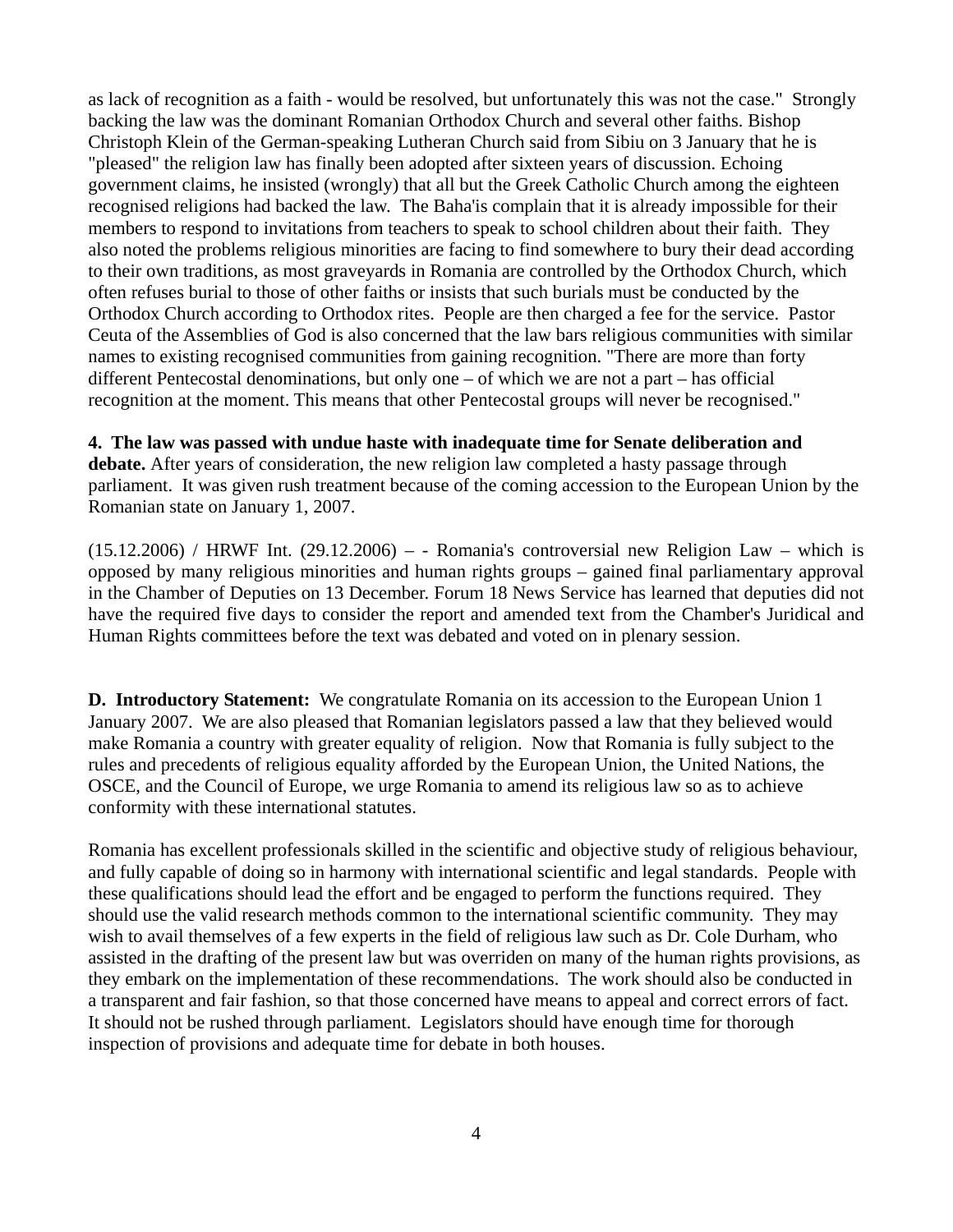**1. HRWF calls upon the Government of Romania to amend the provisions of the new Religion law so that there is a reduced time lag before recognition of religious bodies can be considered. We recommend a change from the current 12 years to a three year period.** 

**2. HRWF further recommends that the Government of Romania amend the population requirement for recognition by religious bodies. Three persons are required for the formation of an NGO. Twenty would be a good number of citizen-members required to recognize a religion.** 

**3. HRWF recommends to the government of Romania to remove the three tiers of religions with different recognition status. All religions recognized should be equal.** 

**4. HRWF recommends to the government of Romania to remove provisions from the religion law on defamation of religion.** 

**5. HRWF recommends to the government of Romania to remove provisions from the religion law on offense against religious symbols.** 

**6. HRWF recommends to the government of Romania that adequate burial grounds be located and put in service for the population that does not adhere to the Romanian Orthodox faith.** 

Note: All quotes in the report are from Forum 18 News Service. Email:  $info@hrwf.net -$ Website: http://www.hrwf.net